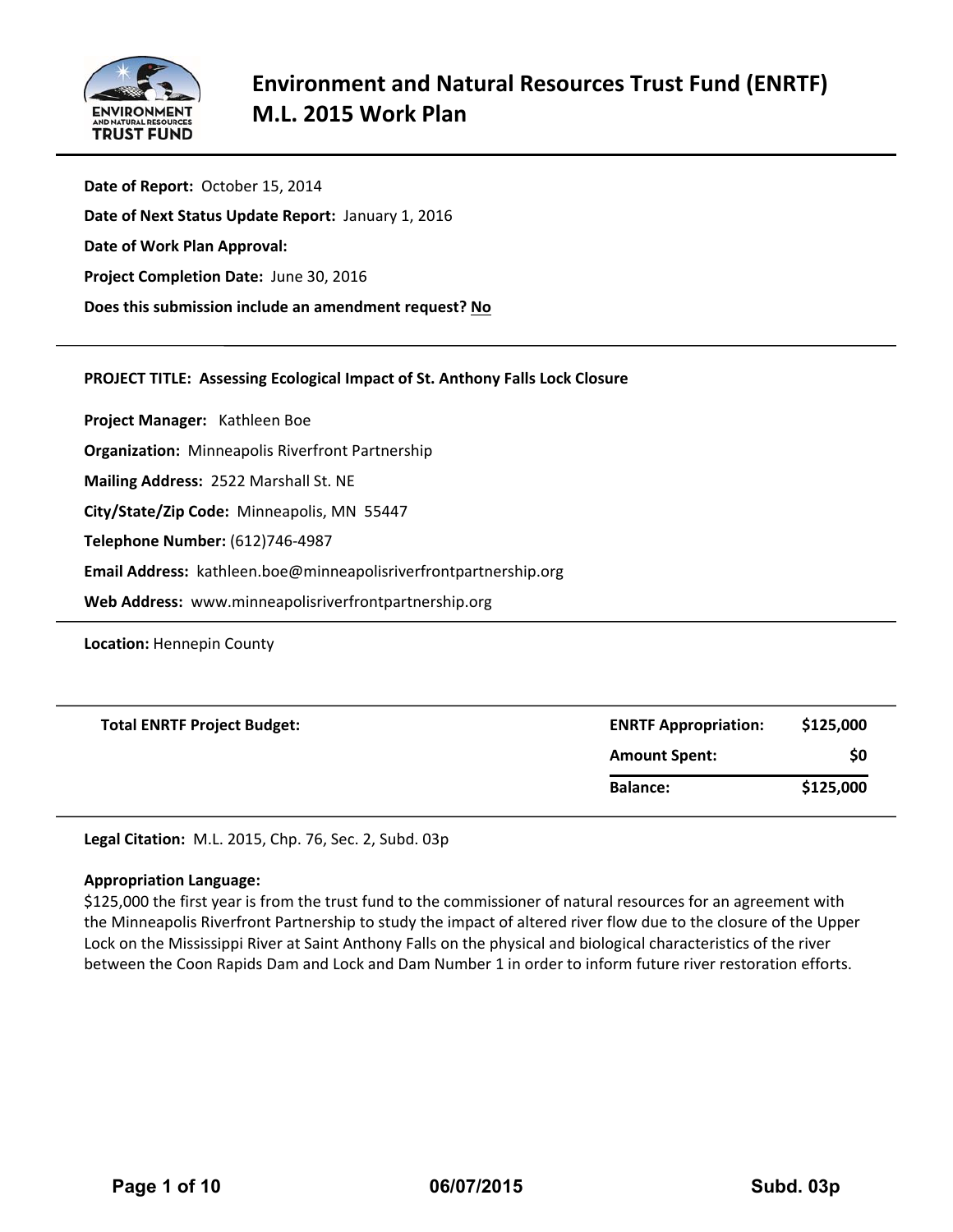# **I. PROJECT TITLE:** Assessing Ecological Impact of St. Anthony Falls Lock Closure

**II. PROJECT STATEMENT:** On June 10, 2014, the Water Resources Reform and Development Act (WRRDA) was signed into law. This law has broad impacts on inland waterway management throughout the United States. WRRDA includes a clause requiring that the Upper St. Anthony Lock be closed within a year from enactment of the law or June 10, 2015.

While extensive research exists on the potential economic impact of a lock closure (both in Minnesota and other parts of the country), little research is available on the environmental impact of a lock closure and associated changes to large river management. The Upper St. Anthony Lock closure is expected to alter both the hydrology and sediment dynamics of the Mississippi River. This project seeks to develop physical, chemical, and biological indicators that establish the current state of the Mississippi River and can be tracked over time as the river's ecosystem responds to major adjustments in management. Lessons learned from this project are expected to help develop a better understanding of the relationships between river management, hydrology, sediment dynamics and river ecology that can be applied to other river management scenarios. With the Upper St. Anthony Lock closure, we have an unparalleled opportunity to document the current state of the Mississippi River and to develop future river management approaches based on scientific investigations.

With the closure of the lock, commercial traffic, including barge traffic, will cease above the St. Anthony Falls Dam. The Army Corps of Engineers (USACE) is responsible for maintaining shipping lanes to a minimum depth of 9 feet in this area. Without commercial traffic, it will no longer be necessary to dredge the river to maintain this shipping channel. Dredging, by USACE, is expected to stop. USACE removes, on average, 43,000 cubic yards of sediment per year from the river or the equivalent of 200 semi-trailers of sand. Without dredging, a major question is how and where sediment will begin to accumulate, potentially changing river habitat both for aquatic organisms such as fish and mussels and/or altering the riparian corridor both above and below the falls.

This project will focus on the impact of the lock closure on the Mississippi River and the river corridor in the immediate area impacted by this closure, the area between Lock and Dam #1 (the Ford Parkway Bridge) and the Coon Rapids Dam. The study boundaries will be this area, the river and riparian corridor south of the Coon Rapids Dam to Lock and Dam #1.

Timing is critical: If baseline measurements are not established at the time of lock closure, this unique opportunity to track the river's physical, chemical, and biological response to a major change in management will be lost.

The long‐term goal of this work is to examine what happens to the river over time as the river rebuilds itself without the impact of dredging. The objective of this project is to look at a broad set of measures – some that exist and some that we develop – to determine a targeted set of indicators that we can use to efficiently track changes in this complex river system. The river is a complex system. Tracking changes to this system could become a challenging, time consuming and expensive process. By choosing a set of indicators that represent expected change of other measures, the cost and complexity of studying this system over the years will be significantly reduced.

This is a two‐phase project. Phase 1, proposed here, is to gather baseline data on how the river corridor functions and then to use this data to determine the optimal indicators to track changes in the river, both prior to the lock closure and afterwards. Phase 1 will establish this critical baseline and set the stage for efficient ongoing analysis of changes in the river corridor.

It is expected that with the completion of Phase 1, a Phase 2 project request will be submitted to LCCMR to track these indicators over a 3‐5 year period. As described above, this second phase will be based on using a limited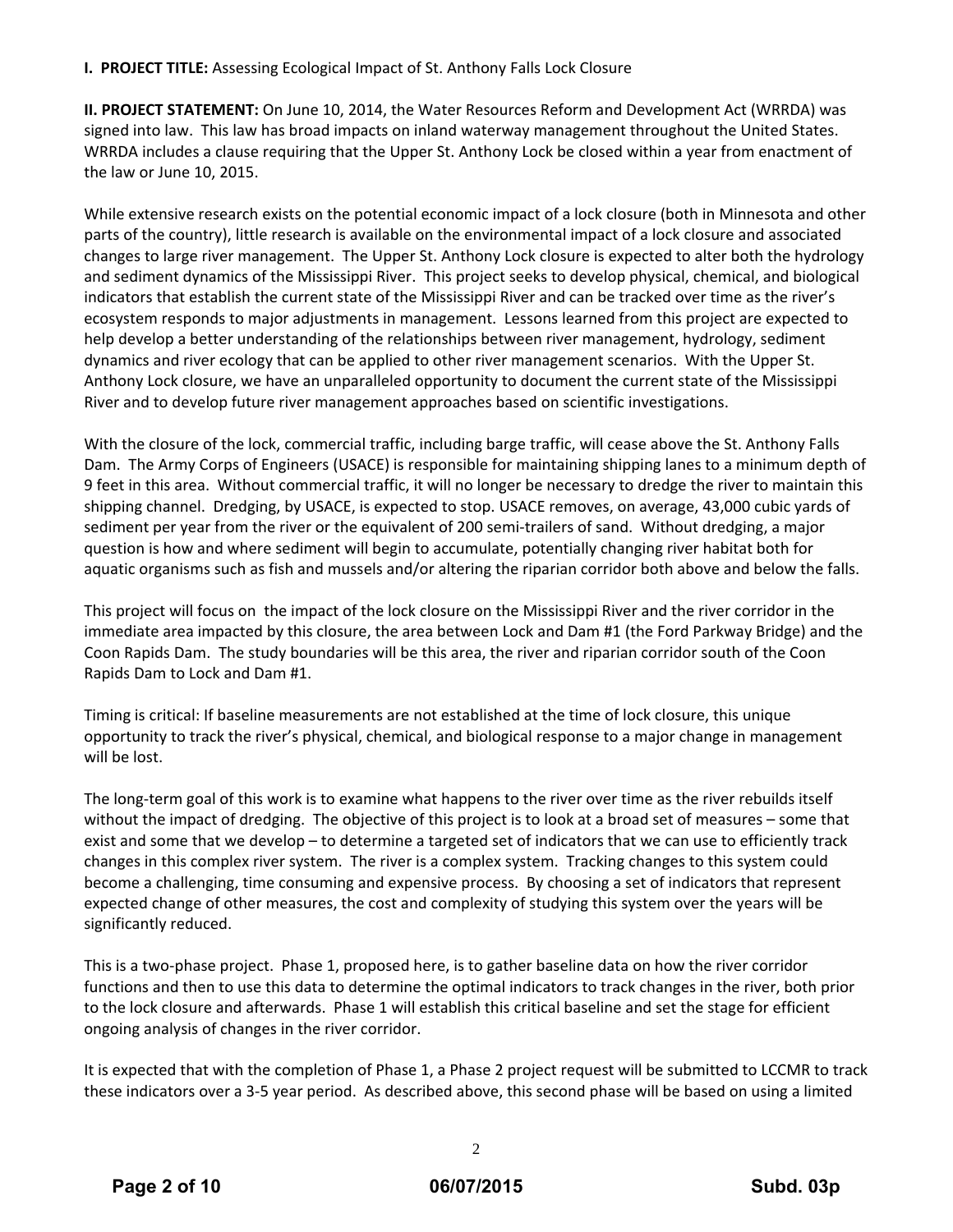set of indicators, as determined in Phase 1, to optimize the expense and complexity of the ongoing analysis. In addition to LCCMR funding for this additional phase, MRP and its partners are looking at other funding sources.

The project includes the following activities:

- Identify baseline measures of the river and riparian corridor condition, including both physical and biological metrics ( e.g., flow data, mussel sampling, bathymetric measurements and land cover (MLCCS) data);
- Evaluate this data, involving a technical team with representatives from the Mississippi Watershed Management Organization, the St. Anthony Falls Laboratory and the Department of Natural Resources, including a biologist, an ecologist, and a hydrologist. The National Park Service, the Minnesota Pollution Control Agency, and the Army Corps of Engineers will also be resources;
- Establish criteria to select indicators to track these river changes over 3 to 5 years;
- Select key indicators to track changes in the river and the riparian corridor over 3 to 5 years; and
- Share the data with those interested in the ecology of the river and the riparian corridor.

#### **III. OVERALL PROJECT STATUS UPDATES:**

**Project Status as of January 1, 2016:** 

#### **Overall Project Outcomes and Results:**

#### **IV. PROJECT ACTIVITIES AND OUTCOMES:**

#### Background

Timing of this work is critical. The lock is currently scheduled for closure no later than June 10, 2015. The Mississippi Watershed Management Organization (MWMO) is a partner in funding this project and has agreed to fund early stages of this project, including activity before LCCMR Funding could be made available in July 2015.

The project team has commenced with the first stages of the work identified in Activity 1. Bathymetric data was collected throughout the river in the City of Minneapolis in October and November of 2014.

The project team has begun a survey of available data. At this time, this includes data developed by the MWMO, the United States Geological Survey, the Minnesota DNR, the National Park Service, the Met Council and the US Army Corps of Engineers. Included in this survey is a determination of frequency and location of data collection. This survey will be used to determine what remaining data will need to be collected in the early spring and summer prior to the lock closure.

#### **ACTIVITY 1: Baseline measurements**

**Description:** Establish the current physical, chemical, and biological condition of the river corridor from the Coon Rapids Dam to Lock and Dam #1 near the Ford Parkway bridge. The goal of this first activity is to understand the current condition of the river at the time of lock closure.

The first step in this activity is to compile available physical, chemical, and biological data to develop an comprehensive picture of the current river conditions. Existing data sources, such as USACE, US Geological Survey (USGS), Metropolitan Council and the Minnesota Department of Natural Resources (MN DNR) will be mined.

After the identification of gaps in measurements, the project team will oversee the collection of additional data to support this project. Based on initial evaluation, it is assumed that the physical data collection will include an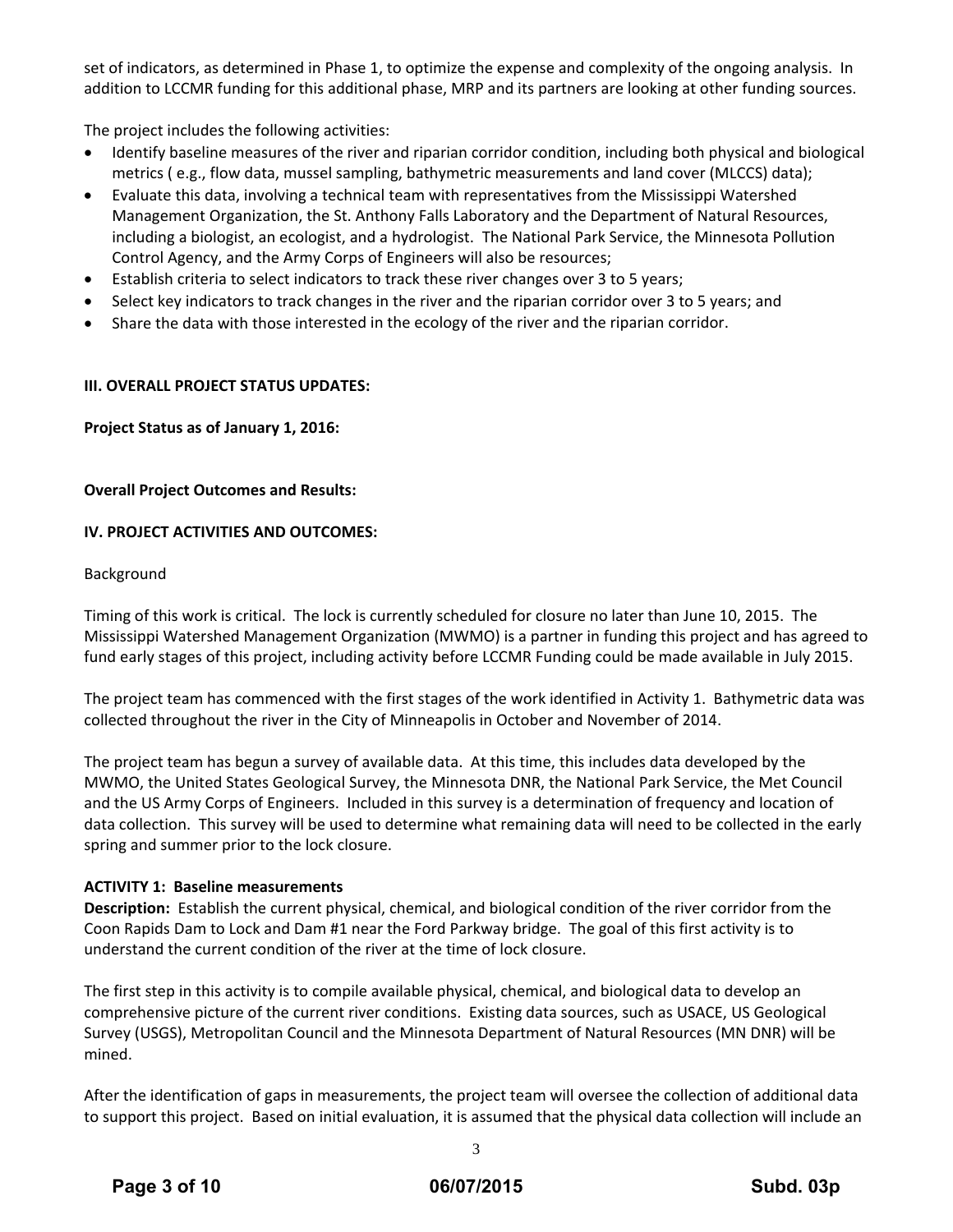analysis of the river depth and profile, flow, sediment and water chemistry characteristics. Biological measurements will include an analysis of mussel populations and fish populations in the study area.

To ensure that we have the most comprehensive understanding of the Mississippi River ecosystem prior to the lock closure, activity has started on this component of the project, prior to July 1, 2015, with support from the Mississippi Watershed Management Organization.

The outcome of this activity will be a report detailing all baseline data that has been collected with maps and monitoring sites identified.

| <b>Summary Budget Information for Activity 1:</b> | <b>ENRTF Budget: \$58,625</b> |  |
|---------------------------------------------------|-------------------------------|--|
|                                                   | Amount Spent: \$0             |  |
|                                                   | <b>Balance: \$58,625</b>      |  |

| Outcome                                                                                  | <b>Completion Date</b> |
|------------------------------------------------------------------------------------------|------------------------|
| 1. Complete analysis of existing data and collection of additional data, including river | October 2015           |
| depth (bathymetry), flow, sediment, mussel population, fish populations.                 |                        |
| 2. Report detailing baseline data collected. Include maps identifying monitoring sites.  | December 2015          |

#### **Activity Status as of January 1, 2016**:

#### **Final Report Summary:**

#### **ACTIVITY 2: Data evaluation and assessment Description:**

The goal of this activity is to develop and evaluate ecological indicators that can be tracked over time to develop an understanding of how the river and the riparian corridor react to large scale river management changes. Prioritization of these indicators is desirable to determine to ensure that ongoing monitoring of selected indicators is cost effective and therefore more likely to be completed.

To achieve this goal, the team will review and assess the data collected during Activity 1. This data will be critically evaluated to establish the strongest indicators of physical and biological changes in the river condition. The final set of indicators will be selected based on statistical validity, cost, and practicality of continuing with ongoing measurement. Once completed, a peer review will be conducted to validate the selected measurement system.

| <b>Summary Budget Information for Activity 2:</b> | ENRTF Budget: $$41,325$ |  |
|---------------------------------------------------|-------------------------|--|
|                                                   | Amount Spent: \$0       |  |
|                                                   | Balance: \$41,325       |  |
|                                                   |                         |  |

| Outcome                                                                                | <b>Completion Date</b> |
|----------------------------------------------------------------------------------------|------------------------|
| 1. Analyze data to determine prime indicators of impacts to the river and the riparian | <b>March 2016</b>      |
| corridor.                                                                              |                        |
| 2. Complete report detailing the assessment of current baseline measurements and       | June 2016              |
| recommendations of river health indicators for future monitoring.                      |                        |

#### **Activity Status as of January 1, 2016**:

**Final Report Summary:**

#### **ACTIVITY 3: Engaging the community in the state of the river**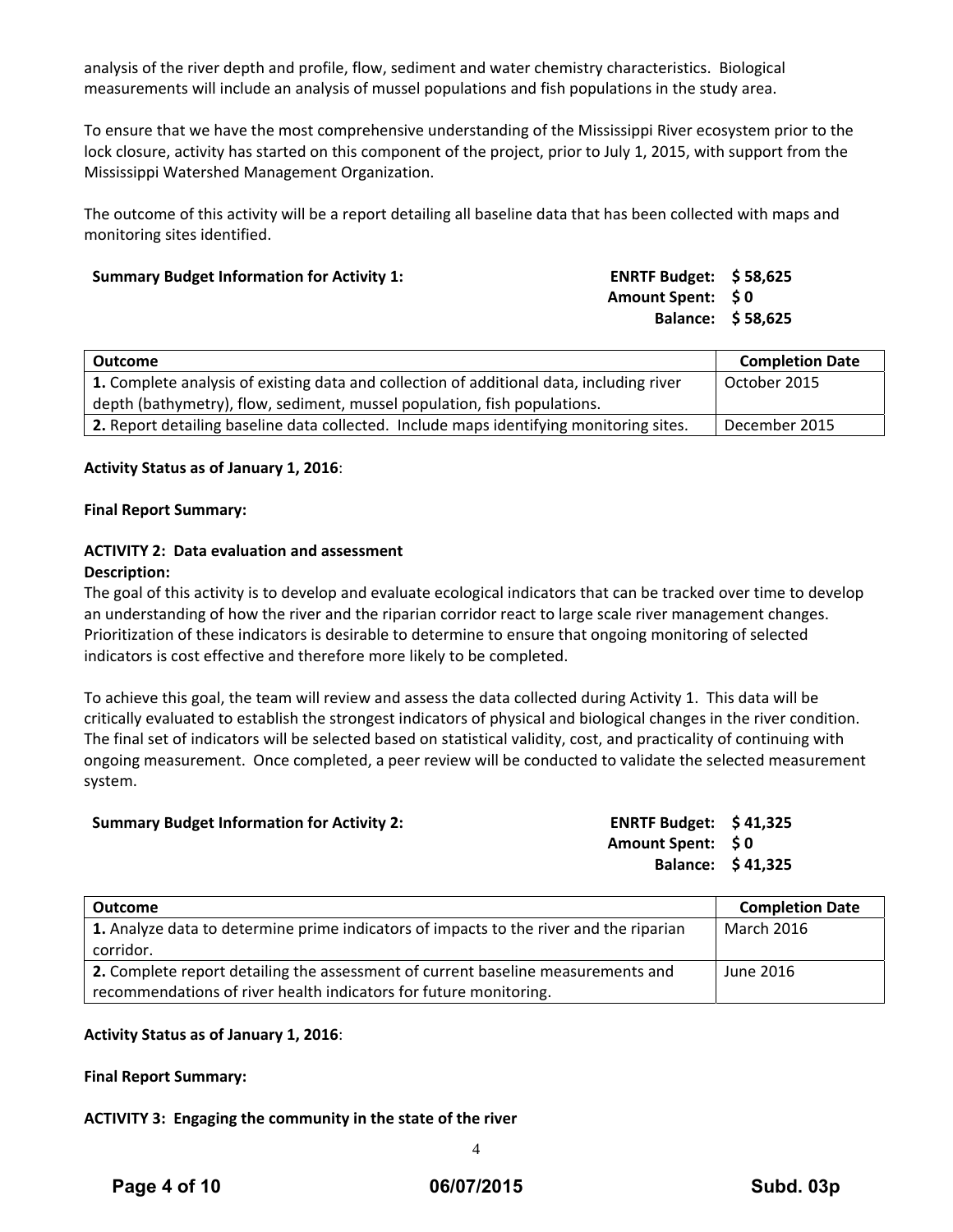# **Description:**

The public in Minnesota is proud of its connection to clean and accessible lakes and rivers and proud of the fact that the headwaters of the Mississippi River are in the state. This highly publicized and historic lock closure provides a unique opportunity to connect the community with the urban river corridor and the management of rivers. Building community awareness, now, of how this resource is impacted by the closure will allow the community to track and understand changes seen in the river in the upcoming years as well as help to tell the story of the connection between river flow, sediment movement and river ecosystems. The Mississippi River is a world recognized resource and one that is critical to the life of lakes and streams in Minnesota. Through mapping tools and community engagement, we will ensure that those with a vested interest in ecological restoration have this information at their ready use.

Community engagement is an important part of this project because water challenges are increasingly in the news, both with the closing of the lock but also the changes to White Bear Lake. Getting information about the region's water systems to the public beyond specialists and advocates is a key part of this project. The public's awareness of water issues is great, but the specific knowledge is not yet at a par with interest and awareness. It is therefore vital to communicate what we are learning and what the indicators might tell us over the years ahead, with audiences not already well versed in the details of river science/natural processes. We'll reach out through local, neighborhood, and related groups.

Steps we plan to take to engage the community will include:

1. Develop maps showing existing conditions for ecological indicators and physical conditions such as river bed conditions.

2. Develop and present materials on the history of physical and ecological changes in the river, the impacts of lock closure on physical and ecological processes in the river system, and future analyses in light of the developed indicators.

3. All the material will be made available via web and social media in addition to neighborhood level groups adjacent to the river.

# **Summary Budget Information for Activity 3: ENRTF Budget: \$ 25,050**

**Amount Spent: \$ 0 Balance: \$ 25,050**

| Outcome                                                                               | <b>Completion Date</b> |
|---------------------------------------------------------------------------------------|------------------------|
| 1. Develop an interactive river map that makes data available to residents, planners, | June 2016              |
| and scientists.                                                                       |                        |
| 2. Working with trained students, convey study results to interested audiences.       | June 2016              |

# **Activity Status as of January 1, 2016**:

**Final Report Summary:**

5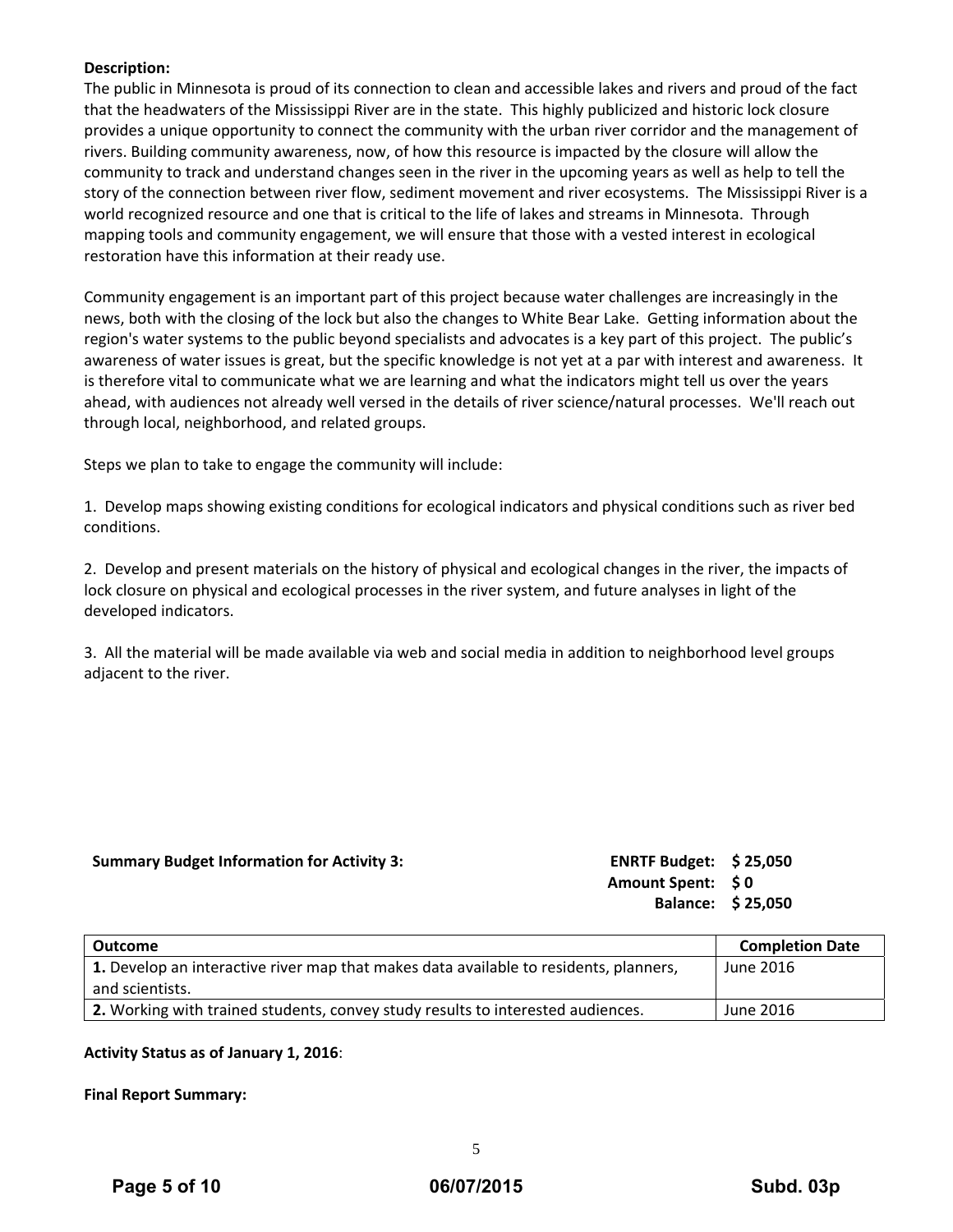# **V. DISSEMINATION:**

# **Description:**

Some dissemination of information was discussed as part of Activity 3 above. In addition to that discussion, the material and results will be available through the Minneapolis Riverfront Partnership and the Mississippi Watershed Management Organization. The River Life program, through the University of Minnesota will also retain this data. The Minneapolis Riverfront Partnership maintains and active website for the Riverfront Vitality Project which publishes recent data and make that available for use

(http://minneapolisriverfrontpartnership.org/projects/riverfront‐vitality‐project/).

This topic would also be offered as consideration for one of the several water forums that exist, including the Mississippi River Forum sponsored by the National Park Service.

**Activity Status as of January 1, 2016**:

**Final Report Summary:**

#### **VI. PROJECT BUDGET SUMMARY:**

#### **A. ENRTF Budget Overview:**

| <b>Budget Category</b>                              | \$ Amount | <b>Overview Explanation</b>                      |
|-----------------------------------------------------|-----------|--------------------------------------------------|
| Personnel:                                          | \$23,760  | Executive Director support is not funded.        |
|                                                     |           | Program Management (18% time, 12 mo,             |
|                                                     |           | covering all activities)                         |
|                                                     |           | Sr. Research Analyst: (15% time, 12 mo,          |
|                                                     |           | supporting Activity 1,2)                         |
| Professional/Technical/Service Contracts:  \$93,430 |           | - University of Minnesota: Jessica Kozarek: 15%  |
|                                                     |           | time, Biologist: 15% time, 12 mo Hydrologist:    |
|                                                     |           | 15% time, 12 mo                                  |
|                                                     |           | University of Minnesota River Life Program       |
|                                                     |           | Program Coordinator: Patrick Nunnally: 5%        |
|                                                     |           | time, 12 mo, Digital Media Manager: 15% time,    |
|                                                     |           | 12 mo, Student researchers (5, 6 months)         |
|                                                     |           | - DNR: Mussel Survey (\$30,000, includes per     |
|                                                     |           | diem, equipment, fleet, salary costs for         |
|                                                     |           | sampling at 35 historic data sites and $\sim$ 10 |
|                                                     |           | additional sites by two dive crews. This work    |
|                                                     |           | will be secured by a fully executed MN Dept. of  |
|                                                     |           | Administration Income Agreement).                |
| Equipment/Tools/Supplies:                           | \$5,000   | Lab supplies for suspended sediment analysis     |
|                                                     |           | and flow analysis. This includes filters, sample |
|                                                     |           | containers, waders, and personal safety items    |
|                                                     |           | (gloves, etc). Used in Activity 1                |
| Printing:                                           | \$2,000   | Printing of report written for broad public      |
|                                                     |           | consumption                                      |
| Travel Expenses in MN:                              | \$<br>810 | Limited travel for researchers between sites     |
| TOTAL ENRTF BUDGET: \$125,000                       |           |                                                  |

**Number of Full‐time Equivalents (FTE) Directly Funded with this ENRTF Appropriation: 0.33 FTE**

**Number of Full‐time Equivalents (FTE) Estimated to Be Funded through Contracts with this ENRTF Appropriation: 0.65 FTE**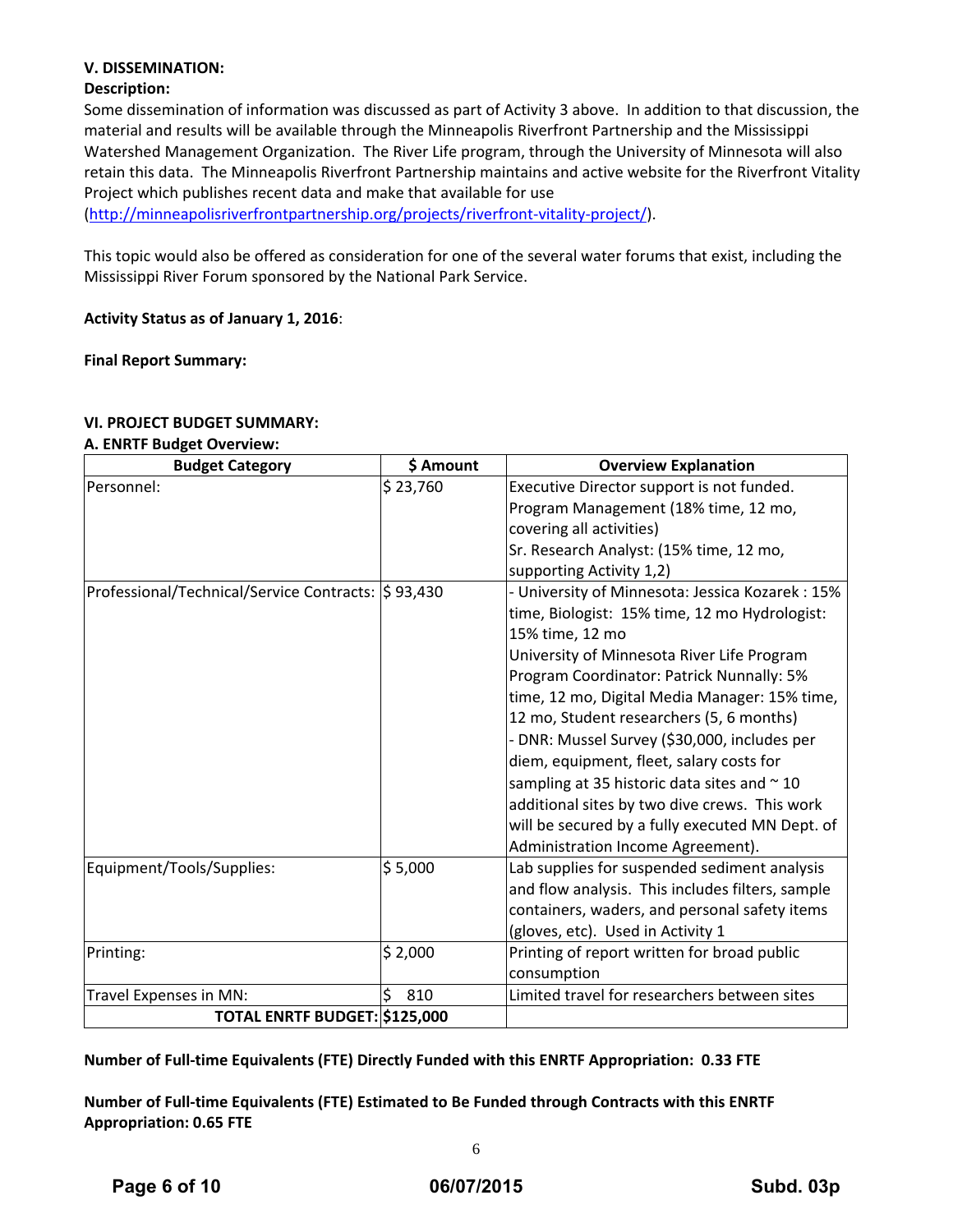### **B. Other Funds:**

| <b>Source of Funds</b>                                  | <b>S</b> Amount<br>Proposed | \$ Amount<br><b>Spent</b> | Use of Other Funds                                                                                                                                                                              |
|---------------------------------------------------------|-----------------------------|---------------------------|-------------------------------------------------------------------------------------------------------------------------------------------------------------------------------------------------|
| Non-state                                               |                             |                           |                                                                                                                                                                                                 |
| Mississippi Watershed<br><b>Management Organization</b> | \$51,526                    | \$                        | In Kind: Staff support for Activity 1 (data<br>collection and analysis) and Activity 2<br>(data evaluation, indicator development<br>and peer review), testing including<br>sedimentation tests |
| <b>State</b>                                            |                             |                           |                                                                                                                                                                                                 |
| <b>DNR</b>                                              | \$13,600                    | \$                        | In Kind: Program advising for Activity 1<br>and Activity 2                                                                                                                                      |
| <b>TOTAL OTHER FUNDS:</b>                               | \$65,126                    | Ś                         |                                                                                                                                                                                                 |

# **VII. PROJECT STRATEGY:**

# **A. Project Partners:**

**Minneapolis Riverfront Partnership**, Robert Spaulding (Sr. Research Analyst), Program Manager ENRTF funding of \$23,760

**Mississippi Watershed Management Organization**, Dr. Stephanie Johnson (Programs Principal), Dr. Udai Singh (Water Resources Manager), water flow, riverbed and river sediment analysis. – Support from MWMO includes In Kind contribution of \$51,526 and a matching grant of up to 25% of project cost with a maximum total of \$75,000.

**University of Minnesota, St. Anthony Falls Laboratory**, Dr. Jessica Kozarek eco‐hydraulic engineer. Hydrologist and biologist to support work. Compilation of existing biological data for study reach (including fish, etc.), evaluation and development of habitat metrics as indicators of change due to river management, assistance with reporting. ENRTF funding of \$39,300

University of Minnesota, River Life Program, Patrick Nunnally and team – ENRTF funding of \$24,130 **Minnesota Department of Natural Resources**, **Ecological & Water Resources Division**, Mike Davis (Program Consultant), mussel populations; DNR Fisheries Division, fishery populations – ENRTF funding for Mussel Study, \$30,000 DNR Mussel Program does not have dedicated state funds to pay salaries and other costs. \$30,000 covers per diem, equipment, supplies, fleet and salary costs) In Kind contribution from DNR to project of \$13,600

# **B. Project Impact and Long‐term Strategy:**

This project represents a unique opportunity to study a river and its riparian corridor just before a known, significant change will be introduced into the physical system. To our knowledge, this is one of only a very few times that a lock has been ordered closed on a navigable river. The circumstance gives us an unparalleled opportunity to study how the Mississippi River works and to develop future river management approaches based on scientific investigations. Some questions that may be answered as a result of tracking changes to the river:

- What will be the impacts for fish habitat on the riverbed if there is a lot more sand and silt and less rock?
- With the end of commercial navigation and large tow boats and barges above the falls, what will the impact be on streambank erosion?
- 7 If the lock opens only occasionally for emergencies, or not at all, what might be the impacts on fish migration? There are currently more diverse populations of mussels above the falls than there were before the lock opened in the 1960s, because the ability of fish to bypass the falls has meant that larval mussels transported by those fish could likewise move upstream. What are the impacts of that upstream movement being stopped?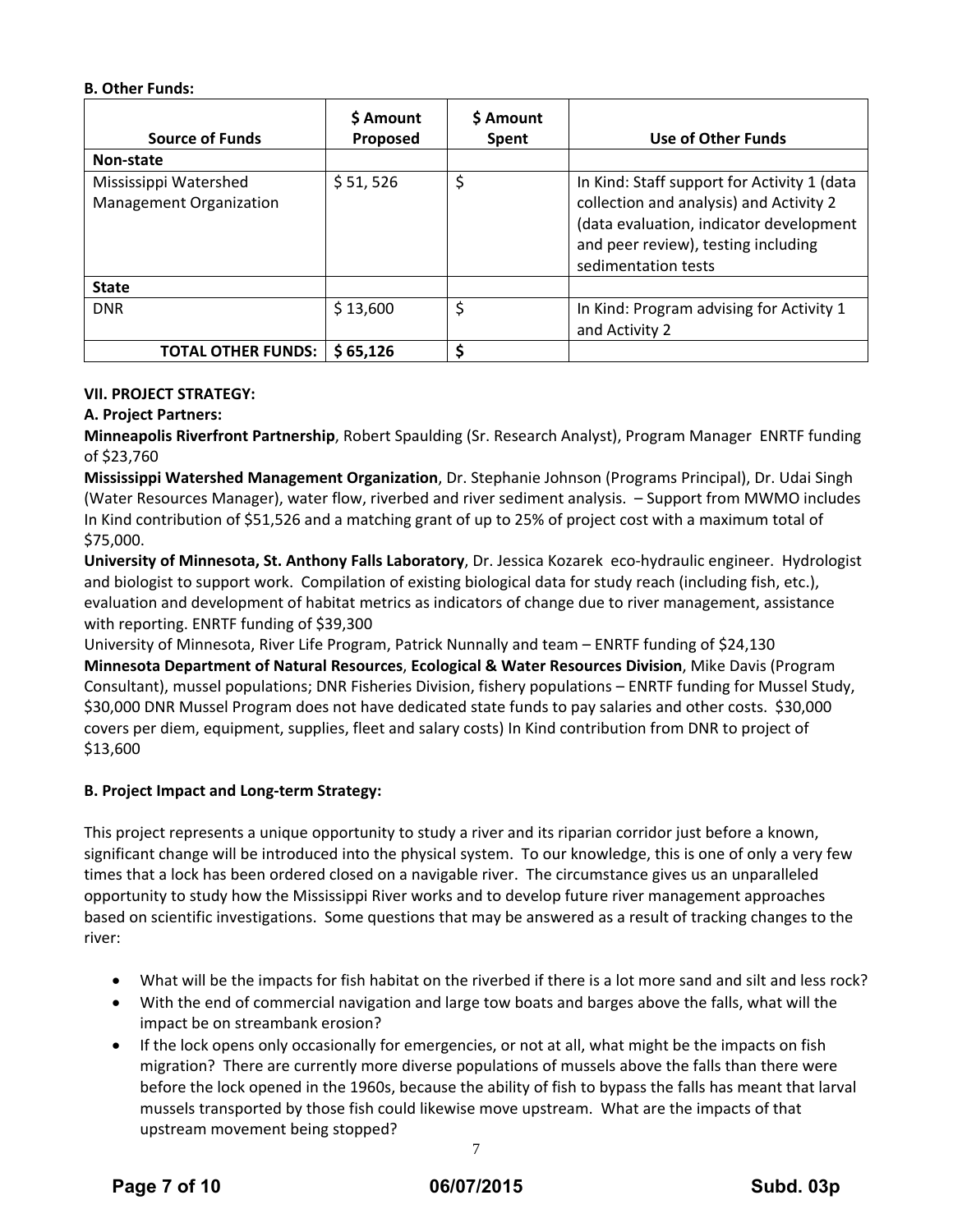These are just three of the numerous questions that scientific investigation of the river system at the point of lock closure can answer. Closing the lock does represent a major change in the management of the river. We have the opportunity to do systematic science to understand what additional steps will further enhance progress toward a healthy river.

As this work appears to be unique, the work can be applied broadly to other rivers in Minnesota and across the country.

The proposed project is Phase 1 of a two phase project. Phase 1 establishes this baseline; Phase 2 will track river changes over time. The Mississippi Watershed Management Organization has committed up to \$75,000 in matching funds. The Minneapolis Riverfront Partnership is in active discussions with other organizations about additional support for this project; however, those funds are not yet secured.

# **C. Funding History:**

| <b>Funding Source and Use of Funds</b>                  | <b>Funding Timeframe</b>                           | \$ Amount |
|---------------------------------------------------------|----------------------------------------------------|-----------|
| Mississippi Watershed Management Organization – work on | October 1, 2014 to June 30, $\frac{1}{2}$ \$41,700 |           |
| Activity 1 prior to July 1, 2015 – cash                 | 2015                                               |           |
| Mississippi Watershed Management Organization - work on | October 1, 2014 to June 30, $\frac{1}{5}$ 45,542   |           |
| Activity 1 prior to July 1, 2015 - In Kind              | 2015                                               |           |

# **VIII. FEE TITLE ACQUISITION/CONSERVATION EASEMENT/RESTORATION REQUIREMENTS:**

#### **A. Parcel List: N/A**

**B. Acquisition/Restoration Information: N/A**

# **IX. VISUAL COMPONENT or MAP(S): MRP LCCMR Graphic 101514 .pdf**

# **XI. REPORTING REQUIREMENTS:**

A periodic work plan status update report will be submitted no later than January 1, 2016. A final report and **associated products will be submitted between June 30 and August 15, 2016.**

8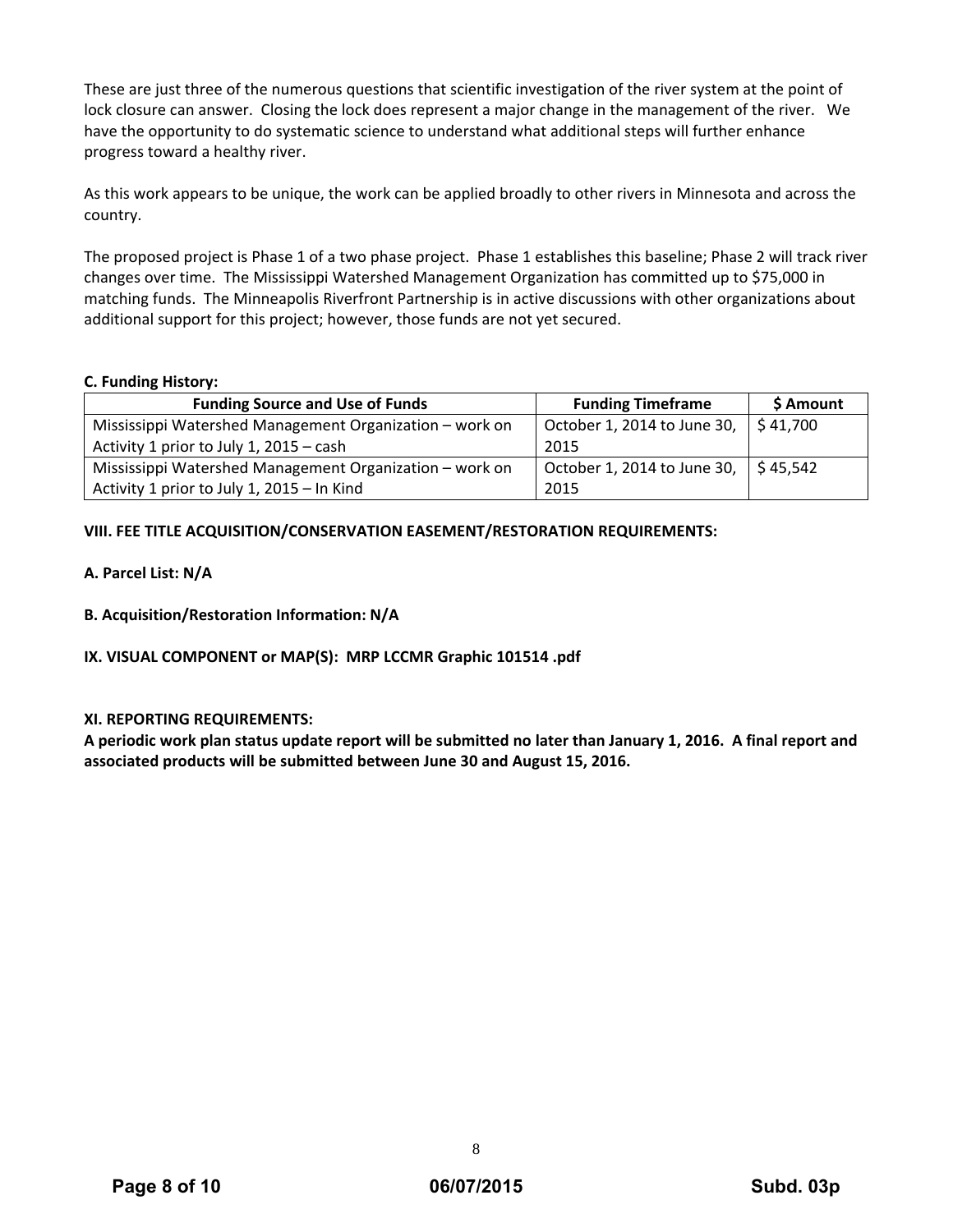### **Environment and Natural Resources Trust Fund M.L. 2015 Project Budget**

**Project Title:** St. Anthony Falls Lock Closure: Assessing

**Legal Citation:** M.L. 2015, Chp. 76, Sec. 2, Subd. 03p

**Project Manager:** Kathleen Boe

**Organization:** Minneapolis Riverfront Partnership

**M.L. 2015 ENRTF Appropriation: \$** 125,000

**Project Length and Completion Date:** 1 year, June 30, 2016

**Date of Report:** 10/15/14

| <b>ENVIRONMENT AND NATURAL RESOURCES TRUST</b><br><b>FUND BUDGET</b>                                                                                                                                                                                                                                                                                                    | <b>Activity 1</b><br><b>Budget</b> | <b>Amount Spent</b> | <b>Activity 1</b><br><b>Balance</b> | <b>Activity 2</b><br><b>Budget</b> | <b>Amount Spent</b>            | <b>Activity 2</b><br><b>Balance</b> | <b>Activity 3</b><br><b>Budget</b> | <b>Amount Spent</b>                        | <b>Activity 3</b><br><b>Balance</b> | <b>TOTAL</b><br><b>BUDGET</b> | <b>TOTAL</b><br><b>BALANCE</b> |
|-------------------------------------------------------------------------------------------------------------------------------------------------------------------------------------------------------------------------------------------------------------------------------------------------------------------------------------------------------------------------|------------------------------------|---------------------|-------------------------------------|------------------------------------|--------------------------------|-------------------------------------|------------------------------------|--------------------------------------------|-------------------------------------|-------------------------------|--------------------------------|
| <b>BUDGET ITEM</b>                                                                                                                                                                                                                                                                                                                                                      | <b>Baseline Measurements</b>       |                     |                                     |                                    | Data Evaluation and Assessment |                                     |                                    | Engaging the Community in the State of the |                                     |                               |                                |
| <b>Personnel (Wages and Benefits)</b>                                                                                                                                                                                                                                                                                                                                   |                                    |                     |                                     |                                    |                                |                                     |                                    |                                            |                                     |                               |                                |
| Program Manager: \$95,700(89% salary, 11% benefits); 18%<br><b>FTE</b> for one year                                                                                                                                                                                                                                                                                     | \$7,820                            | \$0                 | \$7,820                             | \$7,820                            | \$0                            | \$7,820                             | \$920                              | \$0                                        | \$920                               | \$16,560                      | \$16,560                       |
| Bob Spaulding, Sr. Research Analyst: \$48,000 (89% salary,<br>11% benefits); 15% DTE for one year                                                                                                                                                                                                                                                                       | \$2,400                            | \$0                 | \$2,400                             | \$4,800                            | \$0                            | \$4,800                             |                                    |                                            |                                     | \$7,200                       | \$7,200                        |
| <b>Professional/Technical/Service Contracts</b>                                                                                                                                                                                                                                                                                                                         |                                    |                     |                                     |                                    |                                |                                     |                                    |                                            |                                     |                               |                                |
| University of Minnesota St. Anthony Falls Hydrology Lab:<br>Compilation of existing biological data for study reach<br>(including fish, etc.), evaluation and development of habitat<br>metrics as indicators of change due to river management,<br>assistance with reporting for Activities 1 and 2                                                                    | \$13,000                           | \$0                 | \$13,000                            | \$26,300                           | \$0                            | \$26,300                            |                                    |                                            |                                     | \$39,300                      | \$39,300                       |
| University of Minnesota River Life Program: Material<br>development and community engagement work for Activity 3                                                                                                                                                                                                                                                        |                                    |                     |                                     |                                    |                                |                                     | \$24,130                           | \$0                                        | \$24,130                            | \$24,130                      | \$24,130                       |
| DNR: Mussel Survey (sampling species type, size, density and<br>age at discrete points in the river) for Activity 1, includes per<br>diem, equipment, fleet, salary costs for sampling at 35 historic<br>data sites and $\sim$ 10 additional sites by two dive crews. This<br>work will be secured by a fully executed MN Dept. of<br>Administration Income Agreement). | \$30,000                           | $\overline{60}$     | \$30,000                            |                                    |                                |                                     |                                    |                                            |                                     | \$30,000                      | \$30,000                       |
| Equipment/Tools/Supplies                                                                                                                                                                                                                                                                                                                                                |                                    |                     |                                     |                                    |                                |                                     |                                    |                                            |                                     |                               |                                |
| Activity 1 lab supplies for suspended sediment analysis and<br>flow analysis. This includes filters, sample containers,<br>waders, and personal safety items (gloves, etc)                                                                                                                                                                                              | \$5,000                            | \$0                 | \$5,000                             |                                    |                                |                                     |                                    |                                            |                                     | \$5,000                       | \$5,000                        |
| <b>Printing</b>                                                                                                                                                                                                                                                                                                                                                         |                                    |                     |                                     |                                    |                                |                                     |                                    |                                            |                                     |                               |                                |
| List types of printing costs anticipated.                                                                                                                                                                                                                                                                                                                               |                                    |                     |                                     |                                    |                                |                                     |                                    |                                            |                                     |                               |                                |
| Report Publication (200 copies, full color, estimate 40 pages,<br>spiral bound. Written for broad, public consumption)                                                                                                                                                                                                                                                  |                                    |                     |                                     | \$2,000                            | \$0                            | \$2,000                             |                                    |                                            |                                     | \$2,000                       | \$2,000                        |
| Travel expenses in Minnesota                                                                                                                                                                                                                                                                                                                                            |                                    |                     |                                     |                                    |                                |                                     |                                    |                                            |                                     |                               |                                |
| Local travel only . Mileage for sample collection, meetings (12<br>mo, 2 trips/mo per research team, 20 miles per trip, \$0.56/mi)<br>1536 miles                                                                                                                                                                                                                        | \$405                              | $\overline{60}$     | \$405                               | \$405                              | \$0                            | \$405                               |                                    |                                            |                                     | \$810                         | \$810                          |
| COLUMN TOTAPage 9 of 10                                                                                                                                                                                                                                                                                                                                                 | \$58,625                           | \$0                 | \$58,625                            | 96/9742015                         | \$0                            | \$41,325                            | \$25,050                           | \$0                                        | \$25,050                            |                               | $$125$ Sold d. 03 \$125,000    |